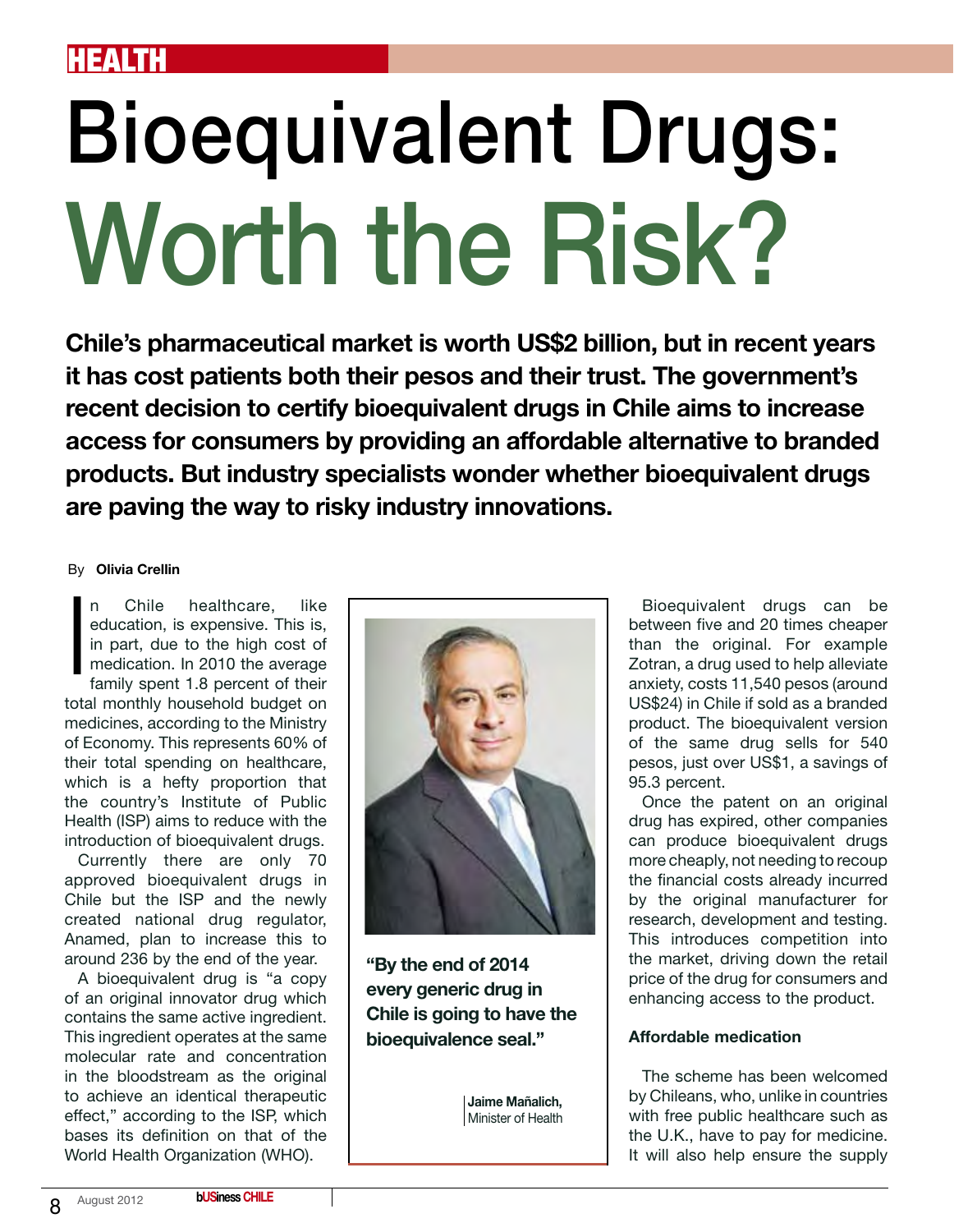

of medicine in the public health system and, in turn, generate further savings for patients; something urgently needed according to Dr. Enrique Paris, president of the Chilean College of Physicians.

In Chile 90 percent of primary healthcare clinics are operated by municipalities, not the state. In recent years the mismanagement of this system has resulted in a "chain of debt" between clinics and the laboratories that supply them, which has ultimately left the patient to foot the bill. Despite 80 percent of people in Chile having access to free drugs under FONASA, the public health insurance system, there are many times when the necessary drugs are not in stock.

"What does a person do then?" Paris asks. "They go to buy the medicine at the pharmacy on the corner, and spend their own money. This is why the public's spending on medicine is very high."

The bioequivalence plan will leave government finances in a healthier state too. If, on average, a bioequivalent drug costs a third of the price of its original, three times as much can be purchased, thereby enlarging stock, improving access and saving the public money. In addition, Cenabast, the government agency that supplies medicines to the public health system, receives an additional 30 percent discount from laboratories, which means that the price of drugs could fall by at least 50 to 60 percent.

According to Jaime Mañalich, Chile's Health Minister, President Piñera's administration has reduced the amount owed to laboratories by Cenabast from US\$160 million to US\$70 million and aims to pay off the rest by the end of the year, leaving the public health system free to do what it was created for – provide healthcare and medicines to the public.

"We are moving very fast in the direction of making drugs part of the health guarantee," Mañalich said at a press conference held to coincide with the visit to Chile of WHO Assistant Director-General Keiji Fukuda, who considered the government's thinking on the matter "future-orientated and solid".

#### **Health benefits**

Bioequivalent drugs are not just about saving money though – in fact studies show that the savings generated by bioequivalent drugs plateau after the first initial drop in price.

Instead, "bioequivalent drugs are about economy in general and about improving health," says Dr. Iván Saavedra, director of the Center of Equivalence at the University of Chile, one of ten laboratories that currently test drugs for their bioequivalence in Chile.

Unlike generic drugs, bioequivalent drugs need to be certified before they can be approved for sale; a long and costly undertaking that in Chile falls to the ISP. But once this task has been completed, patients can be sure that the drug they are consuming is exactly what it says it is.

This was not the case previously. When the quest for cheaper medical alternatives began in Chile during the presidency of Eduardo Frei in 1964, the drugs that were introduced were generic, not bioequivalent. Generic drugs, like bioequivalent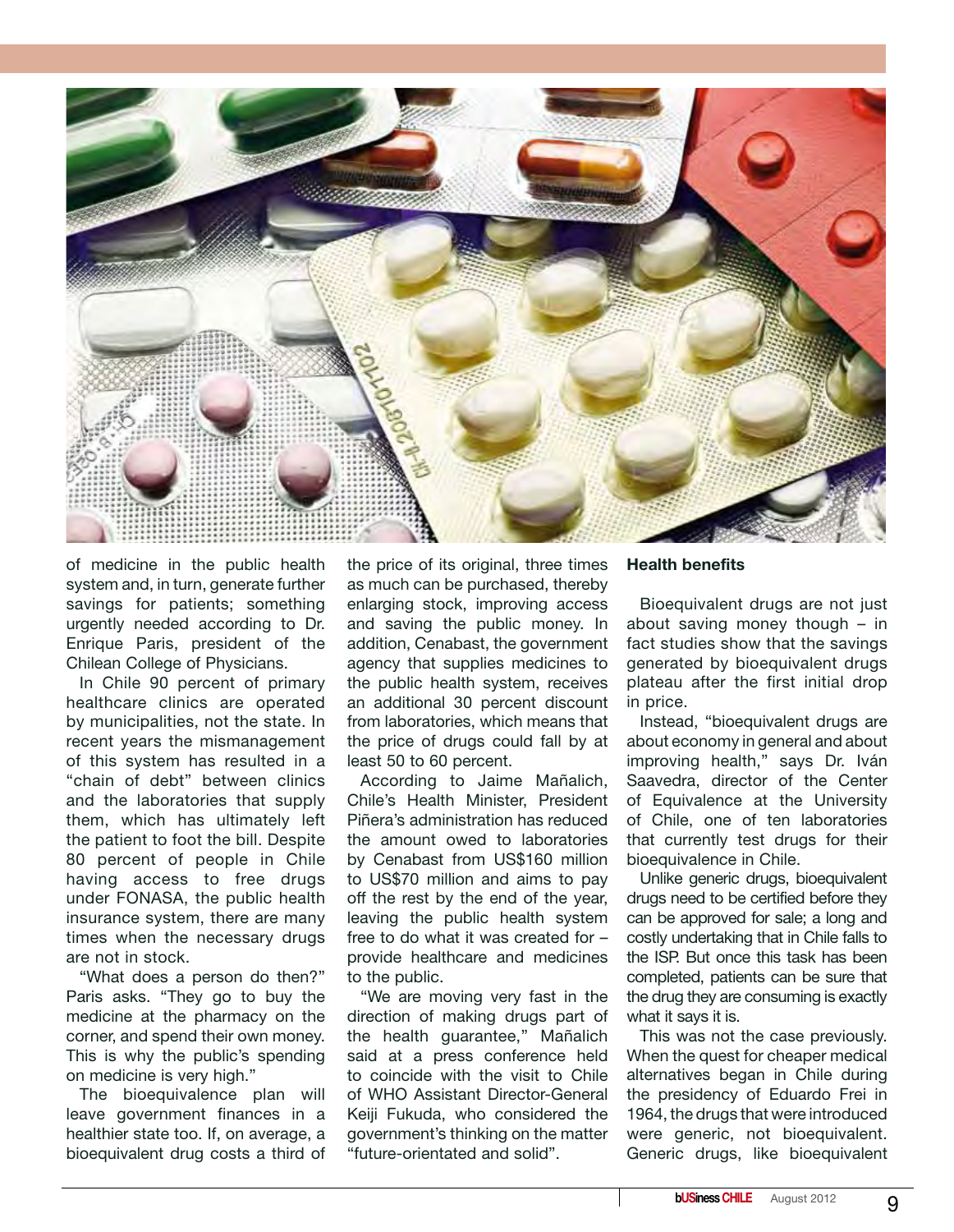## health



 **"Unlike generic drugs, bioequivalent drugs are certified to be identical to the original drug on a molecular level."**

**Iván Saavedra,** Center for Equivalence, University of Chile

drugs, are cheaper and fulfill the same medical function more or less as their patented ancestors, but they are not identical on a molecular level. This makes it dangerous for doctors and pharmacists to calculate the appropriate dosage when prescribing and selling them, points out Saavedra.

Generic drugs still account for 38 percent of industry sales in Chile, but the system of certification gives bioequivalent drugs an "extra", says Hector Rojas, the president of the Association of Independent Pharmacists. "If the drug is good for patients, it's good for my pharmacy," he says. But securing the confidence of customers, to encourage them to buy the new drugs, is one of the biggest challenges facing the initiative.

### **Trusting in bioequivalence**

It is no wonder that the public thinks twice before swallowing new pharmaceutical schemes. In March last year a price-fixing scandal revealed that Chileans had been cheated by the country's three biggest pharmacies.

Then, earlier this year, the media



**"In Chile people often take medication that someone recommends without consulting a doctor, but this is a cultural shortcoming."**

**Dr. Enrique Paris,** Chilean College of Physicians

brought attention to economic incentives that persuade pharmacy workers to recommend some drugs over others. Even the practice of keeping harmless products like make-up in display cabinets fosters an environment of mistrust.

In addition, Chileans have an unshakable belief in the quality of branded products. "It is very psychological. Here in Chile, people think that cheap things are bad. They want the Rolls Royce of products," says Paris.

Luckily, Chile's bioequivalent drugs will be getting a branding all of their own. The drugs will come in packaging with a bright yellow band and the word "Bioequivalent" in red. The drugs will also keep their generic name, known as the International Nonproprietary Name, which allows customers to recognize the product anywhere in the world.

So if bioequivalent drugs are healthy, cheap and have been around in most developed countries for decades, why is their introduction into the Chilean market so controversial?

"Chile is new to this," says Rojas. "We are more backward than the European countries, the U.S.,



**"People will need more help than ever to navigate the medicine market after the arrival of bioequivalent drugs."**

**Héctor Rojas,**  Chile's Association of Independent Pharmacists

Brazil, Canada and Japan, which immediately started to accept the recommendations of the WHO with regards to the quality, safety and efficacy of medicines in the late 1980s."

In many ways it is admirable that the government is racing ahead with bioequivalence policies - Mañalich has promised that by the end of 2014 every generic drug in Chile "will have the bioequivalence seal" as well. But there are those in the medical profession and pharmaceutical business that think Chile is trying to run before it can walk.

#### **Certified manufacturing practices**

From a technical standpoint only 40% of laboratories in Chile are fully GMP (Good Manufacturing Practice) certified, which is a significant drawback for a scheme that requires laboratories to prove the safety and efficacy of new drugs.

"GMP is the first floor of the building and the second is bioequivalence. Obviously we are not going to prescribe medicines that are bioequivalent if they don't also demonstrate good practices," says Paris.